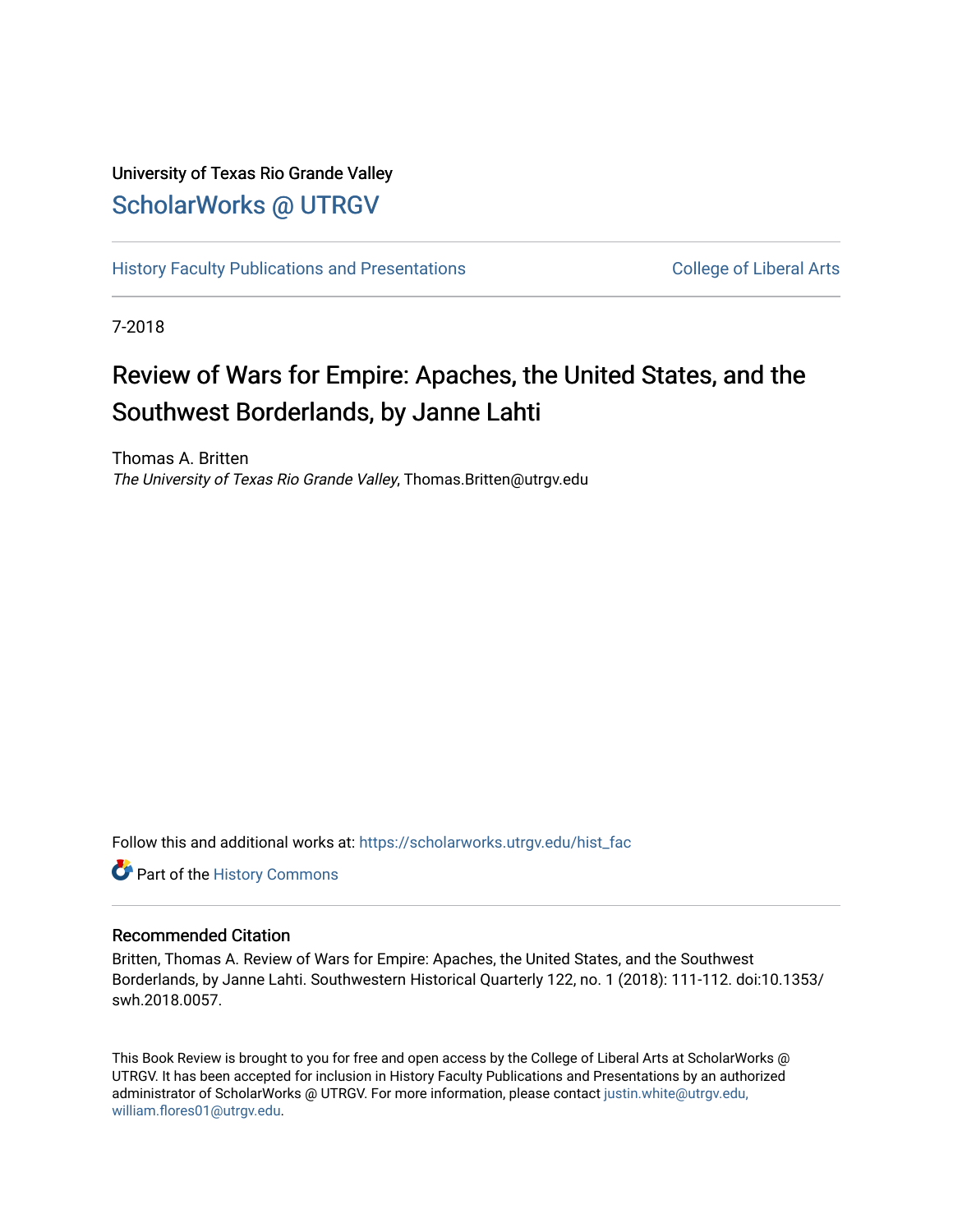adapted and sometimes lost. General readers and academics alike will find this to be an engaging and powerful book.

*Loyola University Chicago* Benjamin H. Johnson

*Wars for Empire: Apaches, the United States, and the Southwest Borderlands*. By Janne Lahti. (Norman: University of Oklahoma Press, 2017. Pp. 328. Illustrations, notes, bibliography, index.)

The Apache wars of the mid to latenineteenth century continue to be a popular topic in American history, and authors have churned out a broad body of scholarship predominantly focusing on the roles of specific tribes and bands or biographies of participants. Using violence and military culture as an interpretative framework, Janne Lahti offers a new overview of the U.S.–Apache wars that seeks to connect the conflict to recent revisions in borderlands histories. Lahti argues that war and violence "constitute expressions of culture determined by cultural forms and norms" (8). *Wars for Empire*, consequently, pays close attention to the protagonists' expressions and modes of military ethos, training, leadership, organization, and rhetoric. By understanding how Apache and U.S. military motives, goals, and methods differed and why, one can better understand "how one society was able to break the power of another and occupy its space" (8).

The author divides the book into two parts. The first, "Cultures of War," provides a fascinating discussion and comparison of Apache (primarily Chiricahua) and U.S. military conceptions of war, their radically different warrior/soldier training methods, and the profound dissimilarities in their strategies, tactics, and equipment. Lahti does a good job showing the complexity of Apache preparations for and responses to war, which varied over time and between culturally distinct Apache communities. The most impressive chapters in the book, "Body" and "Operations," respectively, examine the profound differences in training and preparing young men in the art of war, the conduct of military leaders, and the inability of U.S. commanders to understand fully the martial mindset of their Apache adversaries. For those commanders, for example, who held an idealized, western vision of war, the Apaches' use of asymmetric warfare was dishonorable and justified the army's use of severe means to pacify and "civilize" the borderlands. In addition, the multiple logistical problems facing army commanders, whose unending struggle to feed, equip, train, and care for the soldiers under their command, explain why it took the military nearly four decades to defeat the Apaches.

The second part of the book, "Shapes of Violence," provides a fairly standard history of the Apache Wars starting with the U.S. invasion of New Mexico during the U.S.–Mexico War and ending with the surrender of Geronimo and the removal of Chiricahua Apaches to the southeast.